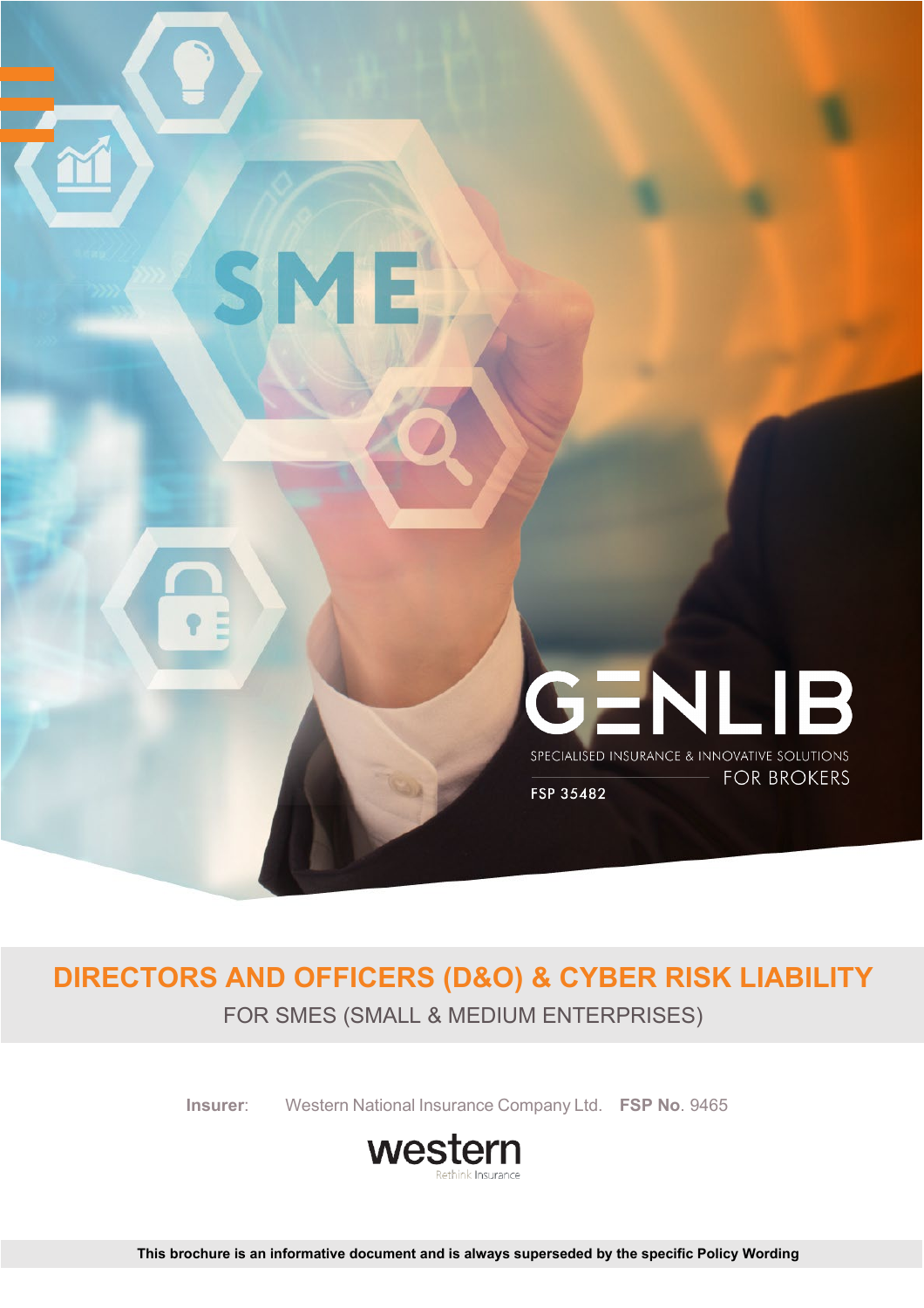### **PREMIUM & UNDERWRITING**

#### **What will this cost a small to medium sized business?**

- $\circ$  R85 per month for a Limit of Indemnity of R2,5 million (R2,5m D&O / R2,5m Cyber)
- o R125 per month for a Limit of Indemnity of R5 million (R5m D&O / R2,5m Cyber)
- Subject to further information detailed in the schedule and policy wording
- This offering is further limited to companies with a turnover of less than R50 million
- The company's assets must also exceed their liabilities

#### **How do I apply for this insurance?**

- → Complete the **Application Form and Debit-Order Authority Mandate**
- $\rightarrow$  If a higher than R5 million limit of indemnity is required, complete a full **Proposal Form**

### **WHAT IS DIRECTORS & OFFICERS LIABILITY?**

Directors & Officers Liability (often referred to as "D&O") is a commercial insurance policy which provides financial protection for the Directors and Officers of a company in the event they are sued in conjunction with the performance of their duties as they relate to the company.

Since a director can be held personally responsible for acts of the company, most Directors and Officers will demand to be protected rather than put their personal assets at stake.

The D&O cover offered by Genlib is aligned with the Companies Act 71 of 2008. Section 78 (3) of the new Companies Act allows for the indemnification of Directors and the purchase of D&O Liability insurance.

King IV and the introduction of the Companies Act in 2008 has rendered Directors and Officers Liability insurance crucial for all companies regardless of size and incorporation.

Directors and Officers now find themselves in a far more onerous position than ever before, with legislation holding them more accountable for any wrongful or negligent actions, as well as breaches of their fiduciary duties.

In addition, other sources of responsibility include:

- The Company's Memorandum of Incorporation;
- Sector –specific legislation (e.g., in the mining sector, or in healthcare);
- Tax legislation;
- Employment and labour laws;
- Data protection and Privacy legislation (e.g. POPIA);
- Environmental legislation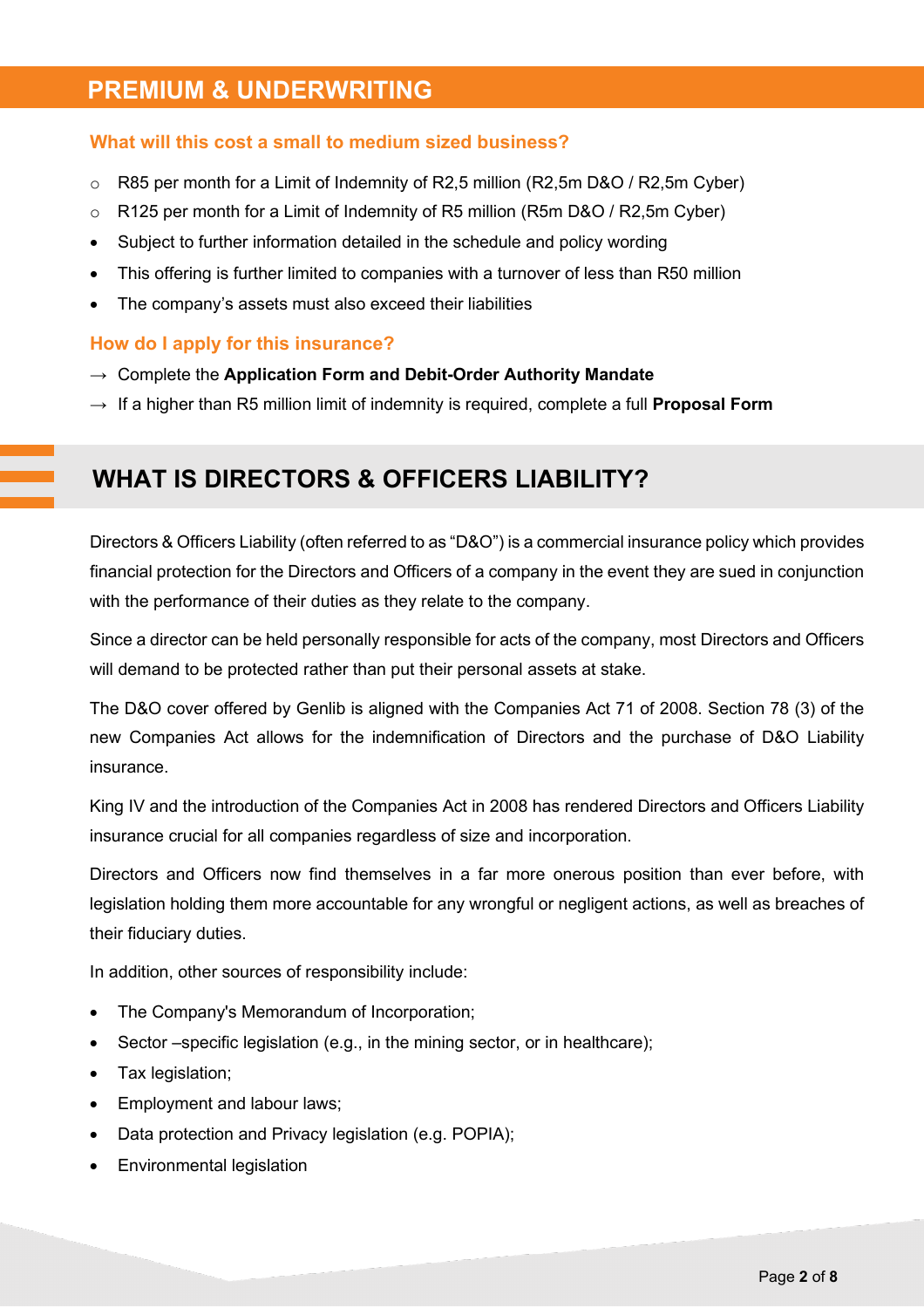#### **What are the responsibilities of Directors and Officers?**

- $\checkmark$  To act in good faith and for a proper purpose;
- $\checkmark$  Exercise independent and unfettered judgement and discretion;
- $\checkmark$  Exercise one's powers in good faith and for a proper purpose;
- $\checkmark$  Not exceed one's powers (acting ultra vires)
- $\checkmark$  Account for profits, and not make secret or undisclosed profits
- $\checkmark$  Not place oneself in a position of conflict with the company, and not to act on behalf of the company in any matter where such conflict exists
- $\checkmark$  To act with the degree of care, skill and diligence that may reasonably be expected of a person carrying out the same functions in relation to the company as those carried out by the director having the general knowledge, same skill and experience of that director – a reasonable man/women test.

### **WHO NEEDS THE COVER?**

- $\checkmark$  Past, present and future executive directors AND non-executive directors
- $\checkmark$  Employees and volunteers in a managerial / supervisory capacity, audit committee or risk committee, as examples: CEO / CFO / Company Secretary / Information Officer (POPIA / PAIA)
- $\checkmark$  Non-Profit organisations : CEO / Treasurer / Secretary

### **WHO IS THE INSURED?**

- $\triangleright$  Any person or persons as listed as Insured in the Schedule while acting in their capacity as a director, member, partner or principal of the business including their predecessors in that specific business as director, member, partner or principal and;
- $\triangleright$  Any person who becomes a director, member, partner or principal during the period of insurance, but limited to the extent that liability only attaches to the Insured acting in this capacity and;
- $\triangleright$  The company or organisation named in the Schedule or any Subsidiary of the named company or organisation;
- $\triangleright$  Any employee of the company other than as described above named as co-defendant in an action with any of the above mentioned.

### **WHAT IS AT RISK?**

- $\rightarrow$  The company itself in terms of its Memorandum of Incorporation or Articles of Association
- $\rightarrow$  Personal liability: property, cars, assets, savings & pension funds are at risk
- $\rightarrow$  Spouse, heirs and estates (may be named in a suit)
- $\rightarrow$  Financial implications of defence costs could be catastrophic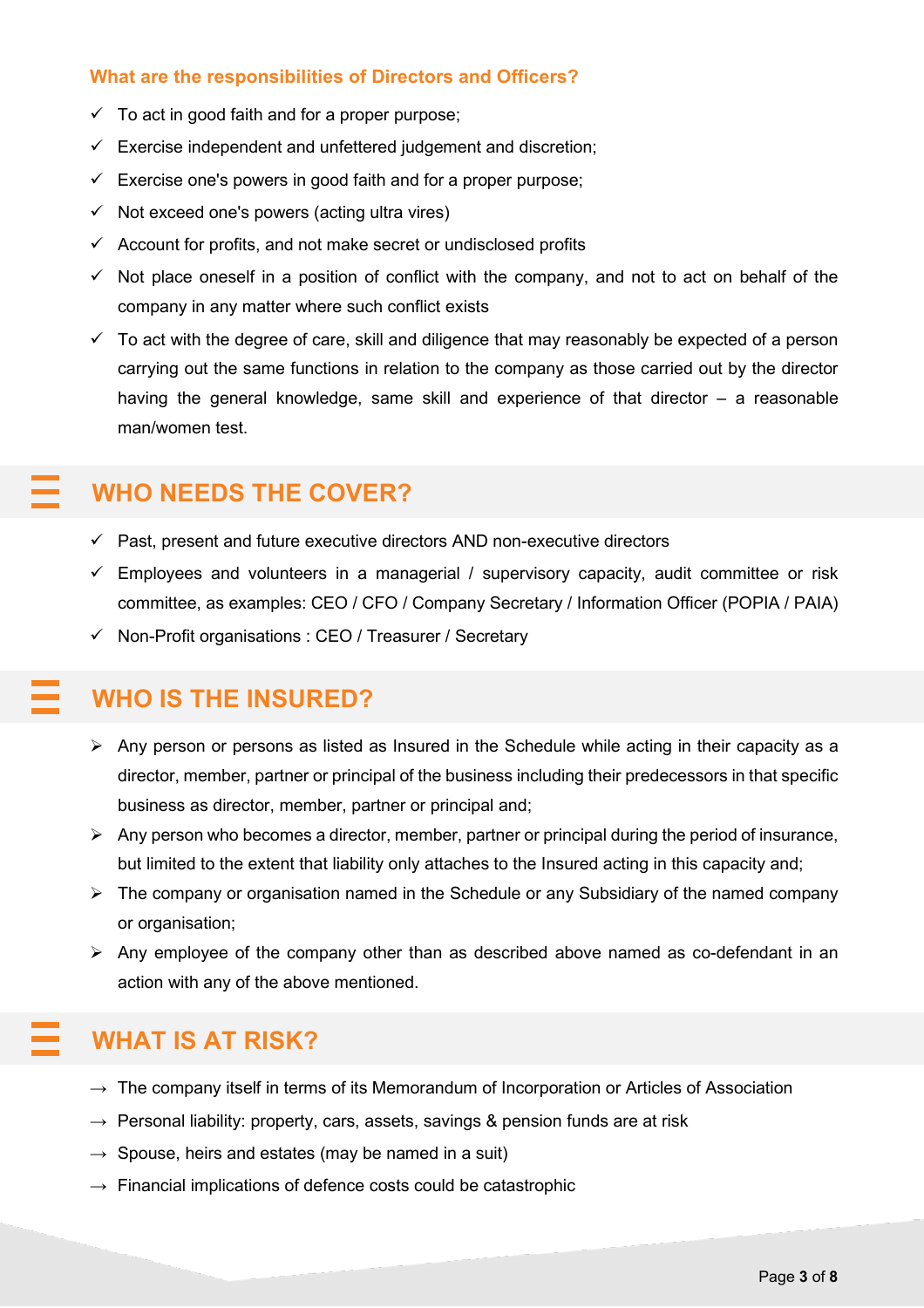$\rightarrow$  Should your personal assets be frozen, are you able to cover the costs of schooling, housing, utilities and personal insurance?

### **WHAT IS THE FUNCTION OF THIS POLICY?**

Protect the decision makers against **ALLEGATIONS** of

- Wilful misconduct and breach of trust
- Breach of Authority
- Illegal acts (if found guilty, insured would have to reimburse insurer)
- Discrimination
- Sexual harassment

Or to **INDEMNIFY** the Insured (Director or officer or the company itself) against

- Wrongful acts including Breach of duty, Misstatement, Misleading statement, Errors in judgement
- Legal defence costs it's not just about damages / liabilities
- Fines and penalties, maximum limit R100,000

### **Where could claims come from?**

- × **The Company itself**
- × **Shareholders:** accounting fraud, dividend declaration, financial performance (or lack thereof), breach of fiduciary duties, inadequate disclosure, insider trading, investment / loan decisions, bankruptcy, mergers & acquisitions
- × **Employees:** breach of contract, compensation duties, defamation, discrimination, employee benefits, employee conditions, failure to hire or promote, harassment, whistle blowing, wrongful termination
- × **Competitors:** anti-competitive violations, business interference, contract disputes, copyright / patent / trademark infringements
- × **Business rescue practitioners or Liquidators**
- × **Creditors**
- × **Regulators:** such as the FSCA and, in the case of POPIA, the Information Regulator
- × **Government:** If a director or officer is found to have breached a duty or obligation, he/she may have a liability to pay compensation (damages), a fine or a penalty. This amount is in addition to bearing their own legal defence costs and the legal costs of the regulator or the party that brought the claim.

## **ENTITIES EXCLUDED FROM COVER**

- × Trustees
- × Governmental Organisations
- × Asset Managers
- × Pension Fund Managers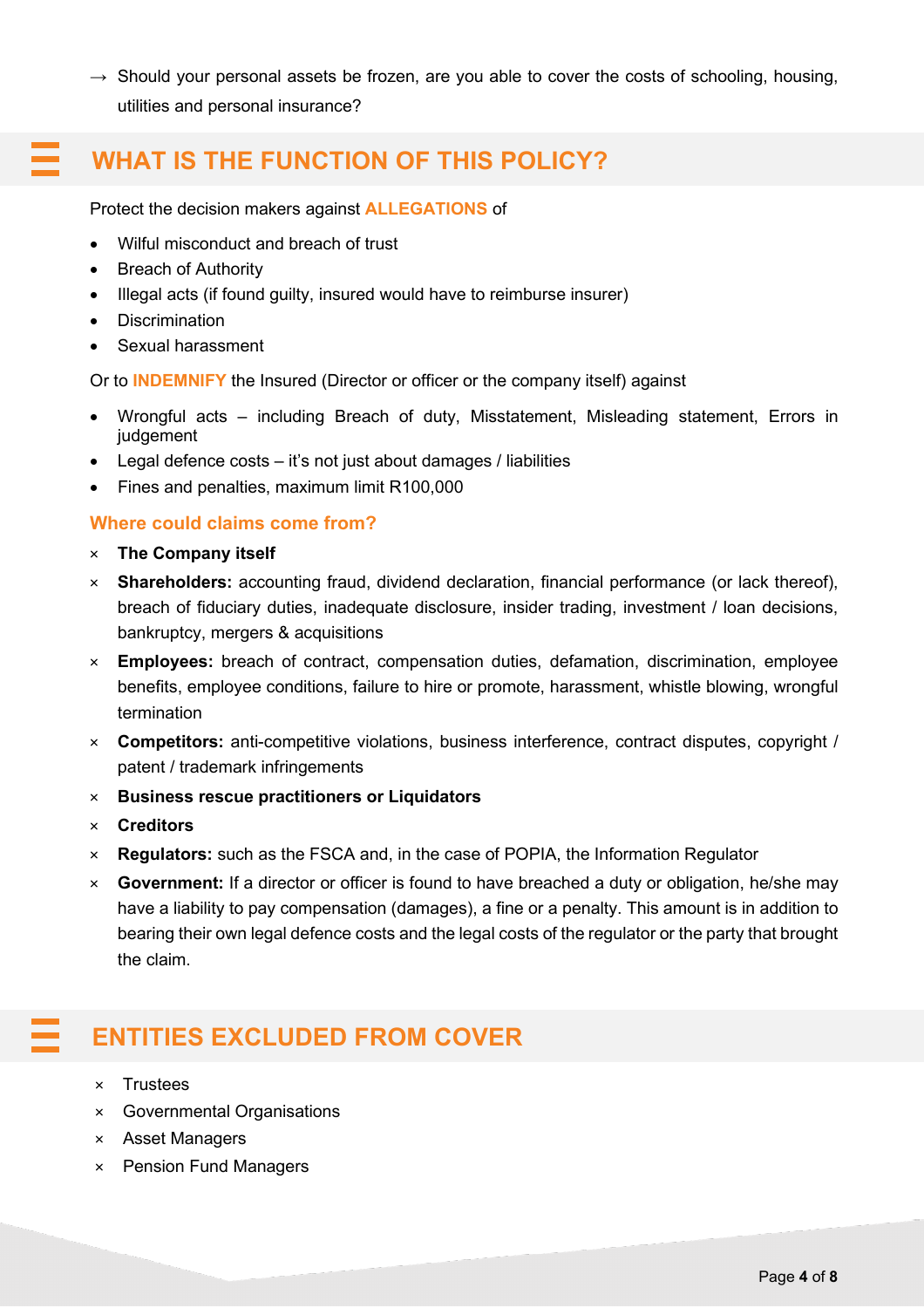### **GENERAL EXCLUSIONS (NOT LIMITED TO THIS LIST)**

- × Illegal / criminal acts
- × In-fighting where one director sues another
- × Where shareholders holding 25% or more of a shareholding, influence decisions of a director then sue the director for making the decision
- × Where another policy is in force
- × Basic investment performance
- × Where bribes have been paid
- × Environmental impairment
- × Wilful misconduct
- × Wilful breach of trust
- × Claims known to the insured prior to inception of the policy
- × Claims prior to the retroactive date
- × Secret profits
- × Professional indemnity
- × Instigation
- × Insider trading
- × Failure to procure or maintain the relevant insurances

### **HOW MUCH COVER IS REQUIRED?**

- $\checkmark$  Our limits are up to R5 million
- $\checkmark$  As much as is affordable to the company
- $\checkmark$  Remember to buy more cover as the company grows
- $\checkmark$  Higher limits are available subject to a completed Proposal Form

**A SOUND KNOWLEDGE OF CORPORATE GOVERNANCE IS NECESSARY IN ORDER TO UNDERSTAND THE OBLIGATIONS AND DUTIES OF A POSITION OF AUTHORITY. THE KING COMISSION PROVIDES FOR A SOUND UNDERSTANDING OF CORPORATE GOVERNANCE**.

### **CYBER LIABILITY**

#### **What is covered?**

- Operational risks such as not frequently changing passwords which result in a security breach or privacy breach or breach of privacy regulations.
- Legal defence costs
- Fines and penalties
- Maximum Limit of Indemnity is R2,5 million

#### **What you need to know about this cover provided**

The cover provided is limited and is not intended to replace a bespoke Cyber Risk policy of insurance.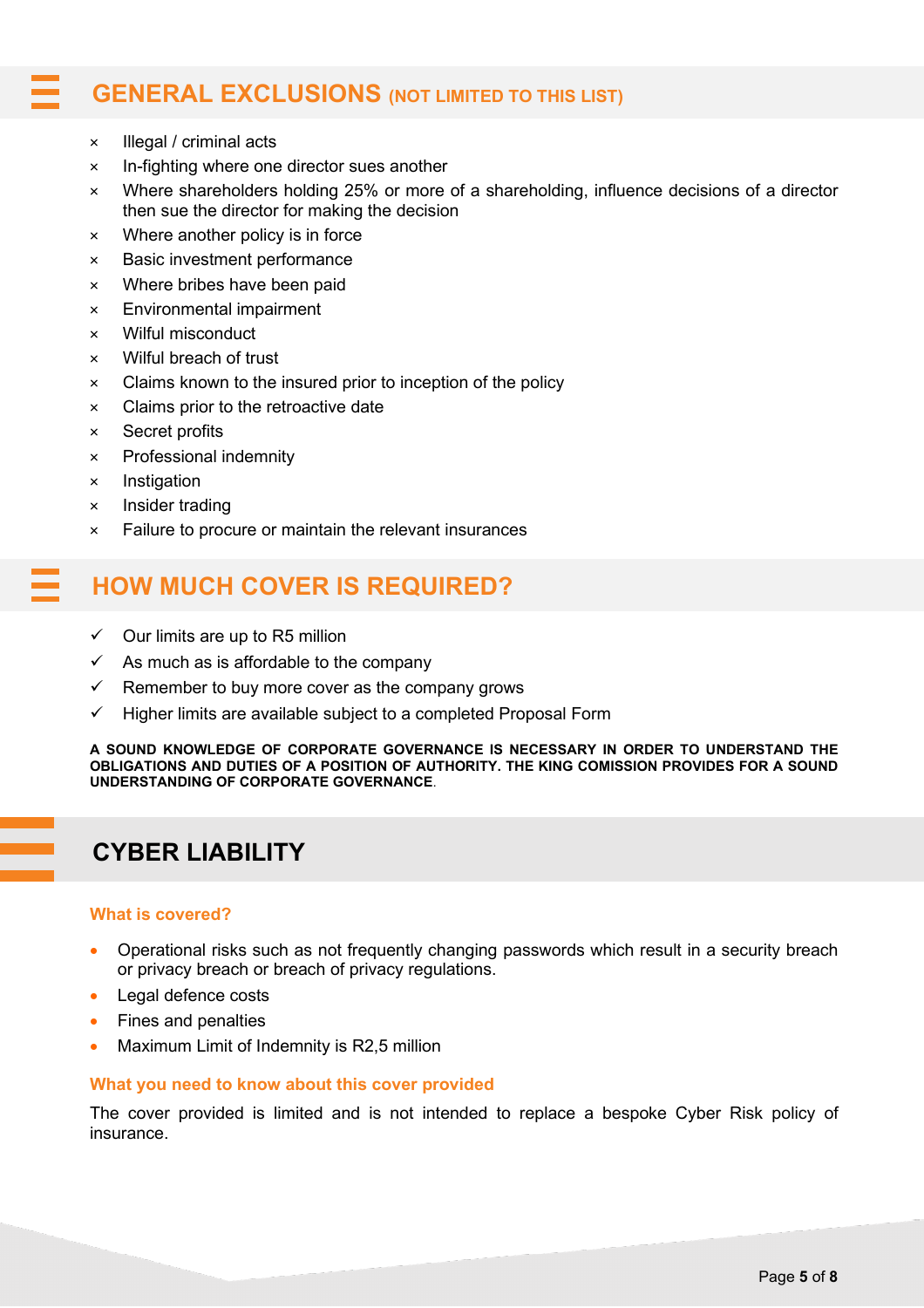### **FREQUENTLY ASKED QUESTIONS**

**1) Are a company's subsidiaries covered under the D&O policy?**

No, this product is designed for SMME's only

- **2) Are derivative and class actions covered under the D&O policy?** No, this product is designed for SMME's only
- **3) The D&O policy does not cover fraudulent acts, how will a director defend a fictitious claim?** The D&O policy provides defence costs. The Insurers will decide whether to defend the director in court. Therefore, the director will not have to pay for expensive legal battles which may be drawn out for many years. Should the case be defended successfully, the director would not sustain any personal loss. However, if it is found that the director acted fraudulently, the Insurers will subrogate.

**4) Why should private companies purchase D&O insurance?**

The costs of defending legal actions may exceed the new worth of the company's assets. A judgement against a director of a private company could lead to major financial losses. Complicated conflicts of interest could arise due to the intertwined responsibilities which exist in private companies.

**5) What are some of the main exclusions on the D&O policy?**

Dishonesty or fraud, questionable payments, copyright, professional indemnity, illegal profits or gains, pensions, injury, sickness, damage to property and bodily injury, and deliberate acts.

**6) Does the D&O policy cover privacy regulations?**

Yes, it does, under breach of statutes, where for example the requirements of the act are ignored and providing there is no intentional or wilful transgression of such regulations.

- **7) What are some examples of privacy regulations (Listed below but not limited to the list)**
- Promotion of Access to Information Act, 2000 (PAIA)
- Protection of Personal Information Act, 2021 (POPIA)
- Electronic Communications and Transactions Act, 25 of 2002
- **8) What are some typical claims examples on a D&O & Cyber Liability policy?**

The types of claims against a D&O policy are extensive and continually increasing, some examples are:

- **Minority shareholders** allege that directors have abused their position to favour certain dominant shareholders.
- **Competitor** alleges that the defendant director (former employee) has misappropriated trade secrets and confidential information.
- **Class action complaint** from outside investors stating that directors failed to disclose material information, which could have elucidated that the company would eventually be liquidated.
- **Creditors** allege that directors utilised the plaintiff's services for the company although the said directors were aware that the company was insolvent and would not have the ability to pay.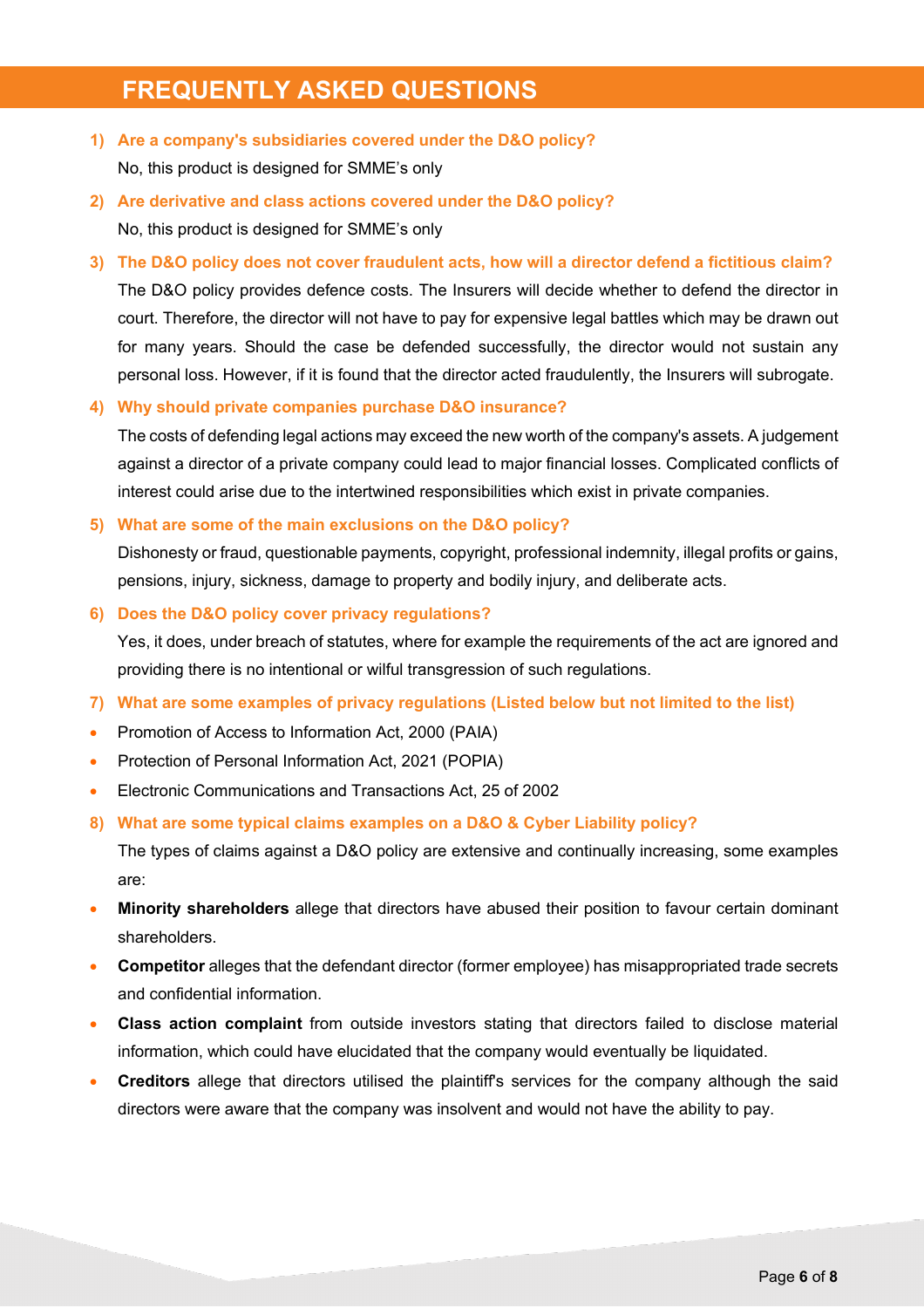#### **9) A specific example of the Cyber Risk Liability responding to a claim:**

XYZ (Pty) Ltd is a small company who deal directly with customers. They store their customers' data for invoicing and also to provide specific reports that are only relevant to each individual client. They obtain and process personal information, some being financial, some being demographic. This is stored on their own server which is located in a dedicated computer room, and they believe that they have all the required protocols and hardware in place to protect their data. However, they did not pay attention to their mobile devices which links into their network.

One day a hacker found his way into their system through a mobile phone and managed to access their database. The hacker actually stumbled by accident into the system and didn't really want to be there but decided he could play around with the data and learn more. (Note: it is immaterial whether the hacker got in intentionally or accidentally). In the process, emails were sent out to recipients with the details of other clients' privileged information. The hacker also managed to print the whole database on the insured's printer, being three reams of paper, and in the end destroyed the database.

The CEO was the first one to get a call from a very irate customer complaining that they had received data which did not make sense and wasn't theirs. The CEO promised to look into it immediately and then discovered that he did not have any access to the database. He sought help from the responsible person who also could not access the information. The outsourced IT service provider was contacted who realised that there was a **security breach** as well as a **privacy breach (Note: Security & Privacy breaches trigger the policy)**. They took the whole day to get access back into the system and managed to get the data restored from a backup. However, to make matters worse, it came to light that the last week's backups hadn't worked, and they now had to recapture all the work of the past week. They hired additional temps and their own staff worked overtime to get the data loaded.

The Insurer was notified by the CEO as soon as he realised what had occurred. **The Insurer would approve the costs for the IT team to restore the data and isolate any potential viruses left behind – in other words, to restore the system to where it should be. The insurer would also allow the overtime costs of the staff to recapture all the work of the past week.**

At some point somebody realised that the database had been printed out on their printer. It had to be destroyed, but the instruction to the cleaner wasn't clear and the docs ended up on an open garbage truck from where the wind blew a lot of these printed docs into the street. A specific page was picked up and the information printed on that page was sufficient that it could be used to hack into that person's bank account and was able to empty it to the tune of R150 000.

There were two claim demands made for compensation:

**The first** was for emotional stress **(injury)** on the part of the client who received the wrong information via email and who could not deal with the traumatic news of knowing their data had been hacked.

**The second** claim was for the R150 000 loss from the person's bank account as it could be pinpointed that the loss of the printed pages lead to the theft **(loss)** of the R150 000.

**The insurer would approve both these claims as they are claims for compensation by a third party due to the alleged wrongdoing of the Insured.**